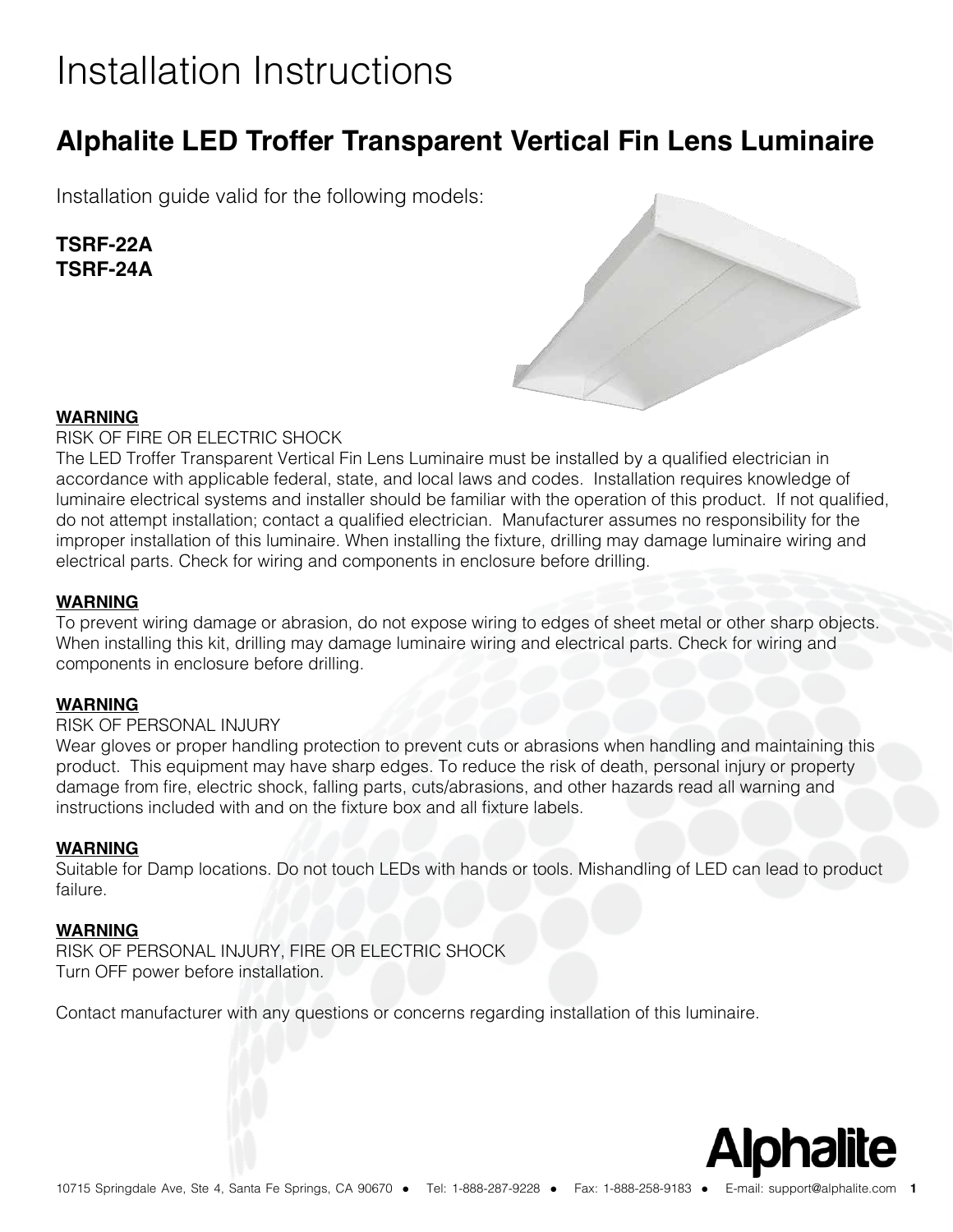## Installation Instructions LED Troffer Transparent Vertical F<sup>Installation Philips Bodine BSL310 (Optional)<br>
For installation of the Philips Bodine BSL310 EmergencyLED Driver</sup>

#### **Schematic of Wattage Adjustment (3 set position)**

| <b>Item</b> | <b>Left Position</b> | <b>Centre Position</b> | <b>Right Position</b> |
|-------------|----------------------|------------------------|-----------------------|
| 2x2         | 32W                  | <b>28W</b>             | 21W                   |
| 2x4         | 64W                  | 50W                    | 35W                   |



#### **CAUTION** into the driver. Dip switch is accommodated with 3 options (up, middle and down ), corresponding to 3  $c$  corresponding to 3  $c$  corresponding to 3 colors (up, middle and down ), corresponding to 3 colors (up, middle and

- 1. Avoid direct eye exposure to the light source while it is on.
- 2. Account for small parts and destroy packing material, as these may be hazardous to children
- 3. Disconnect power and allow fixture to cool before changing bulb or handing fixture.





**DO NOT TOUCH LED** 

toh. Shuttos 2 Gmuschg: Connect to the Incoming from coacluit.

Screw groundingsable from Led Panel (B) to original on the Fhost fature ground connection is made trough host fasture.

20130999